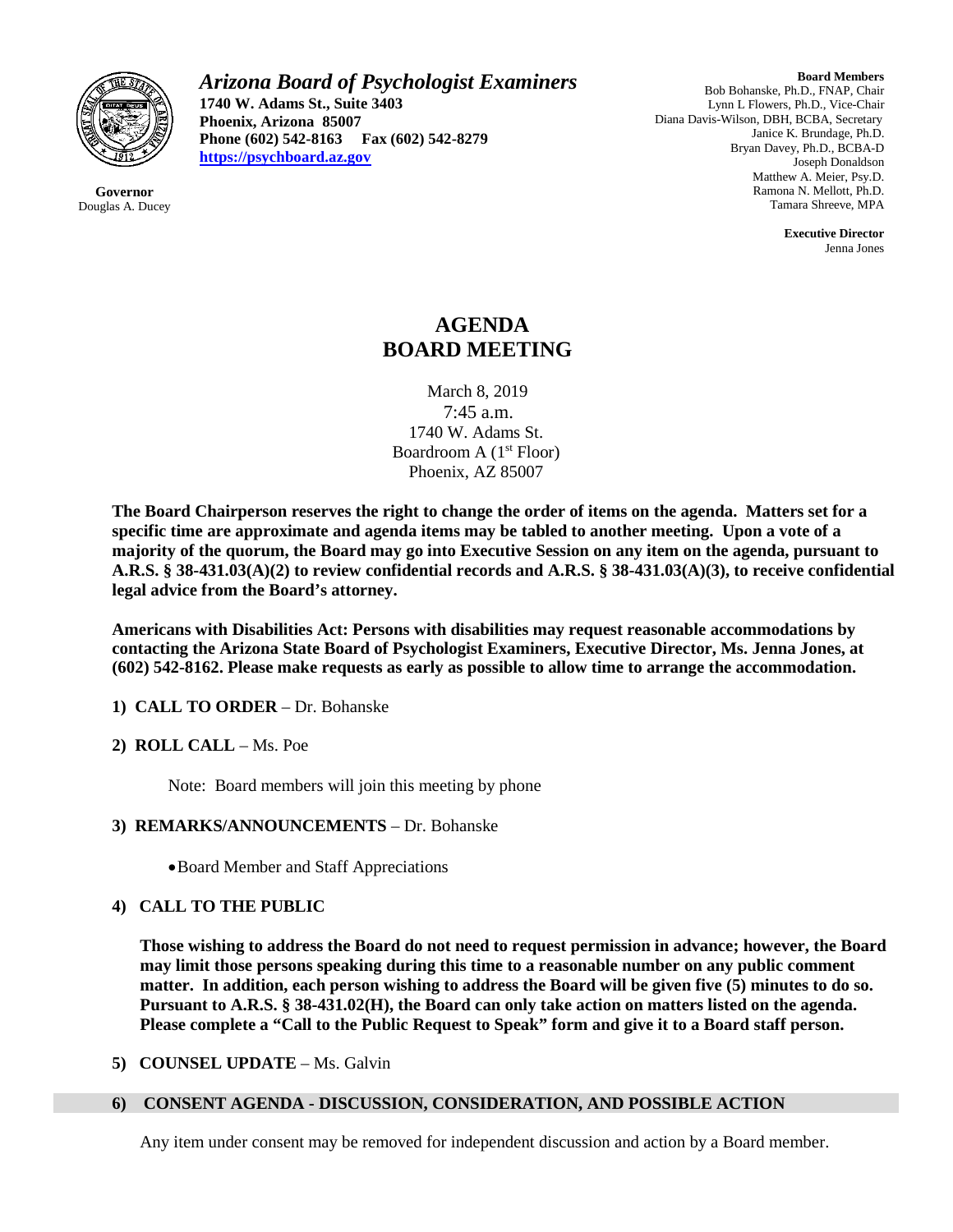#### **(a) APPROVAL OF MINUTES**

• February 8, 2019, Regular Session

## **(b) DISCUSSION/DECISION REGARDING PSYCHOLOGY APPLICATIONS**

## **i. REQUESTING APPROVAL TO SIT FOR EPPP ONLY**

- Alicia Miller, Psy.D.
- Brian Arizmendi, Ph.D.
- Jessica Lynne Spigner, Ph.D.
- Kim Anh Bui, Psy.D.

# **ii. REQUESTING APPROVAL TO SIT FOR EPPP AND LICENSURE**

- Christopher Robert Glowacki, Psy.D.
- Elizabeth A. Johnson-Heston, Psy.D.
- Laura E. Jimenez Arista, Ph.D.
- Nicole M. Farmer, Ph.D.
- Rosalba Mada, Ph.D.

# **iii. REQUESTING APPROVAL OF LICENSURE BY WAIVER**

- David Michael Stein, Ph.D.
- Dixie Jean Woolston, Ph.D.
- Jessica Ostendorf Pishney, Psy.D.
- Margot Scott Bradley, Psy.D.
- Nicole C. Spanakis, Psy.D.

## **iv. REQUESTING APP0ROVAL OF POSTDOCTORAL EXPERIENCE FOR LICENSURE**

• Aubrey Anne Hardesty, Psy.D.

# **v. REQUESTING APPROVAL OF LICENSURE BY CREDENTIAL**

• Isaac Evaughn Florez, Psy.D.

# **vi. REQUESTING APPROVAL TO SIT FOR EXAMINATION (EPPP) & TEMPORARY LICENSURE**

• Danielle Marie Weston, Psy.D.

#### **(c) DISCUSSION/DECISION REGARDING BEHAVIOR ANALYST APPLICATIONS**

- Adrian Weaver, M.A.
- Anne Terese Yslas, M.A.
- Brian Harrison Schaffer, M.S. (FAIR\*)
- Delain Brooks Ritchey, M.A.
- Elaina Rae Posthumus, M.Ed.
- Elias Tolano, M.Ed.
- Irene Uberstine, M.A.
- Maria Elizabeth Cornish, M.A.
- Rachel Ann Crupi, M.S.
- Stephanie Nicole Bewley, M.Ed.

## **(d) DISCUSSION, CONSIDERATION, AND POSSIBLE ACTION REGARDING REQUEST TO RETAKE THE EPPP FROM ELENA MARIE RIVERA, PSY.D TEMPORARY LICENSE HOLDER PSY-T-000003**

**(e) DISCUSSION, CONSIDERATION, AND POSSIBLE ACTION REGARDING REQUEST FOR REACTIVATION OF INACTIVE LICENSE FROM GREG PEETOOM, PH.D.**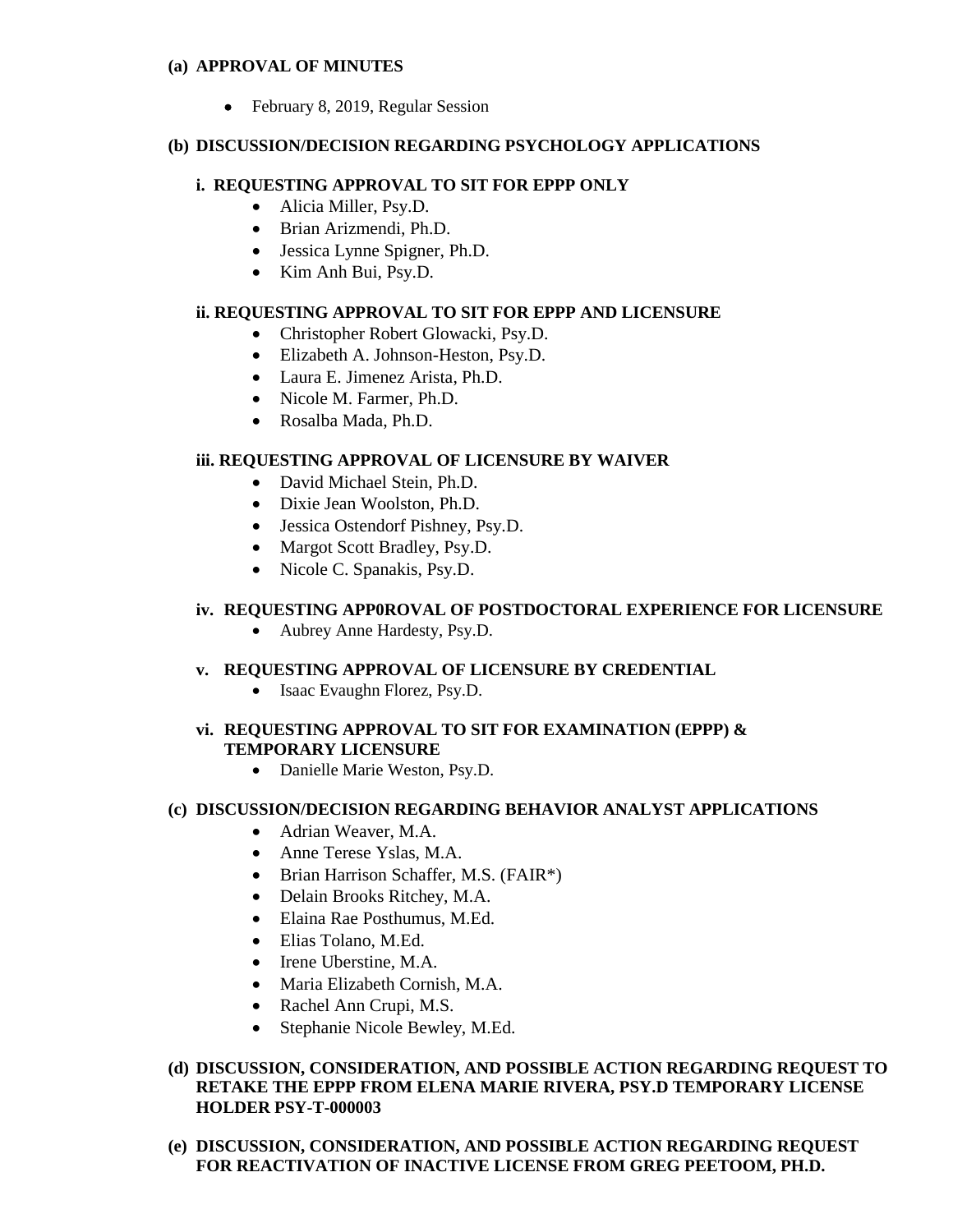## **(f) DISCUSSION, CONSIDERATION, AND POSSIBLE ACTION REGARDING REQUEST FOR REACTIVATION OF INACTIVE LICENSE FROM BRANDY NALESKI, M.ED.**

### **7) DISCUSSION, CONSIDERATION, AND POSSIBLE ACTION REGARDING PSYCHOLOGIST APPLICATION FOR EXAM AND LICENSURE FROM ERNESTO REZA, PSY.D.** –Dr. Mellott

#### **8) DISCUSSION, CONSIDERATION, AND POSSIBLE ACTION RELATING TO INITIAL CASE REVIEWS OF THE FOLLOWING INVESTIGATIONS**

The Board may vote to go into Executive Session on any item on the agenda, pursuant to A.R.S. § 38- 431.03(A)(2), to review confidential records including the receipt and discussion of information or testimony that is confidential by state or federal law, and/or A.R.S. § 38-431.03(A)(3), to receive confidential legal advice from the Board's attorney.

**a) Complaint No. 18-21 Jon McCaine, Ph.D.** (Dr. Brundage)

**b) Complaint No. 18-27 Michael Tansy, Ph.D.** (Mr. Donaldson)

- **9) DISCUSSION, CONSIDERATION AND POSSIBLE ACTION REGARDING DETERMINATION OF JURISDICTION IN RELATION TO COMPLAINT NO. 18-25, JOHN DENBOER, PH.D. –** Ms. Broaddus
- **10) DISCUSSION, CONSIDERATION, AND POSSIBLE ACTION REGARDING PRACTICE MONITOR'S RECOMMENDATION TO DECREASE THE SUPERVISION/MONITORING REQUIREMENTS IN RELATION TO THE CONSENT AGREEMENT AND ORDER FOR COMPLAINT NO.'S 16-36, 16-53 AND 17-23, JOHN DENBOER, PH.D. –** Ms. Jones

#### **11) DISCUSSION, CONSIDERATION, AND POSSIBLE ACTION REGARDING CORRESPONDENCE RECEIVED FROM HEATHER BRISTER, PH.D. –** Ms. Broaddus

The Board may vote to go into Executive Session on any item on the agenda, pursuant to A.R.S. § 38- 431.03(A)(2), to review confidential records including the receipt and discussion of information or testimony that is confidential by state or federal law, and/or A.R.S. § 38-431.03(A)(3), to receive confidential legal advice from the Board's attorney.

- **12) DISCUSSION, CONSIDERATION, AND POSSIBLE ACTION REGARDING THE ENHANCED EPPP (EPPP PART 2) –** Ms. Jones
- **13) DISCUSSION, CONSIDERATION, AND POSSIBLE ACTION REGARDING PROPOSED CONSENT AGREEMENT AND ORDER PERTAINING TO COMPLAINT NO. 18-08, MARK MAGIER, PSY.D. AND POSSIBLE MOTION TO VACATE THE INFORMAL INTERVIEW –** Ms. Jones
- **14) DISCUSSION, CONSIDERATION, AND POSSIBLE ACTION REGARDING SUPERVISION REPORT SUBMITTED TO THE BOARD OFFICE RELATING TO DEBRA GOLDFINE, PH.D. AND POSSIBLE NONCOMPLANCE WITH TERMS OF THE CONSENT AGREEMENT AND ORDER -** Ms. Broaddus
- **15) DISCUSSION, CONSIDERATION AND POSSIBLE ACTION REGARDING LEGISLATIVE UPDATE INCLUDING BUT NOT LIMITED TO SB1086, SB1096, SB1135, SB1475, HB2031, HB2118, HB2146, HB2182, HB2231, HB2463, SB1232, HB2569, AND HB2579** – Ms. Jones